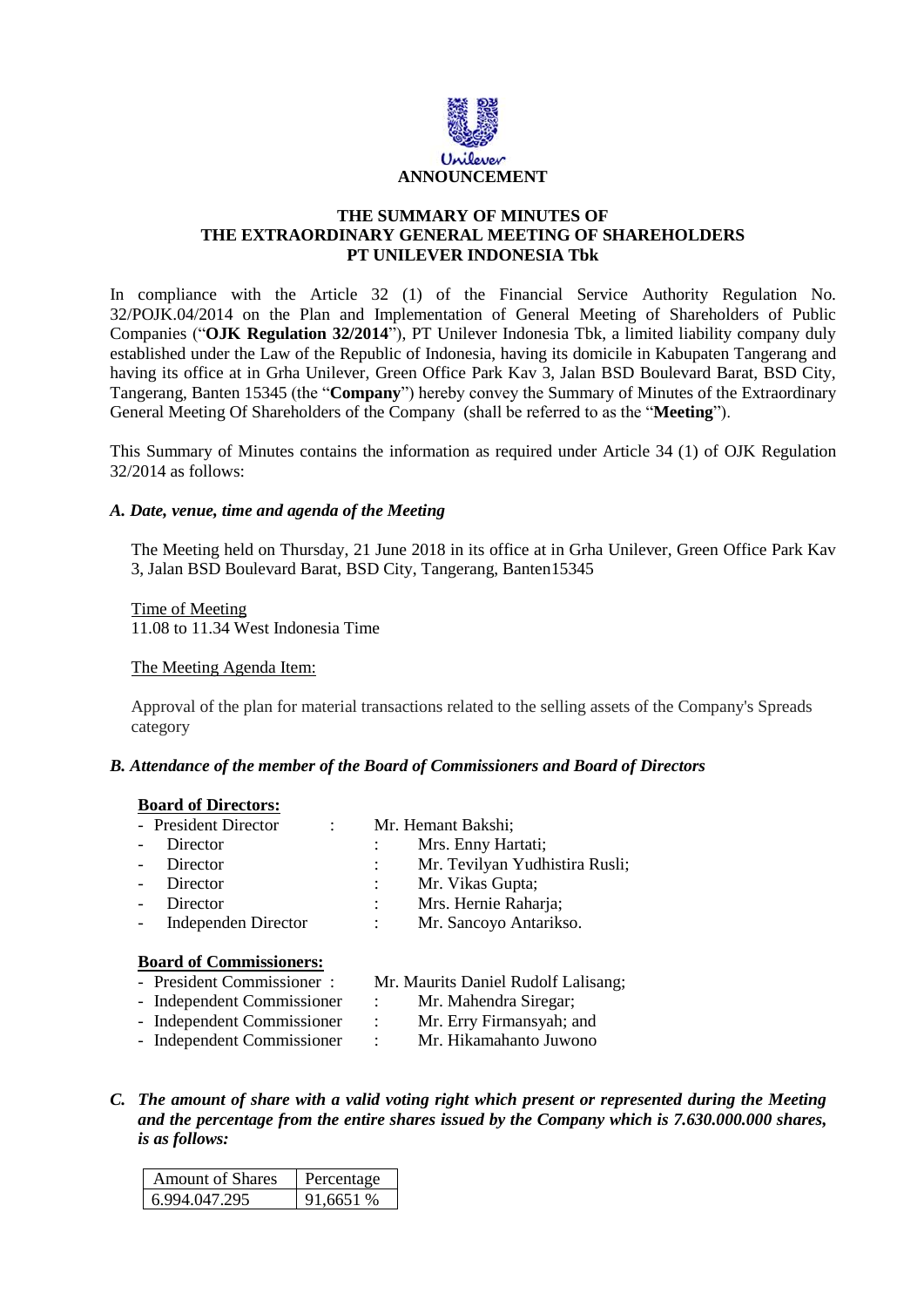# *D. The opportunity for question and/or opinion on the agenda of the Meeting*

At the end of the discussion for the Meeting agenda, the Chairman of the Meeting give the opportunity to the shareholders or its representatives present at the Meeting to raise a question and/or opinion towards the agenda.

*E. The number of shareholders raising questions and/or opinion with regard to the agenda of the Meeting.*

| Total<br><b>Shareholders</b> |                                   | Total Number of Shares Owned or |  |  |  |  |
|------------------------------|-----------------------------------|---------------------------------|--|--|--|--|
|                              | represented by the Owner / Holder |                                 |  |  |  |  |
|                              |                                   |                                 |  |  |  |  |
| 3                            | $9,600$ saham                     |                                 |  |  |  |  |
|                              |                                   |                                 |  |  |  |  |

Details of questions and answers can be seen on the company's website [www.unilever.co.id](http://www.unilever.co.id/)

## *F. Decision taking mechanism of the Meeting*

Pursuant to the provision of Article 15.8 of the Articles of Association of the Company which has also being specified in the Procedural Rules of the Meeting which has been distributed to the shareholders and/or its proxy appear in the Meeting, the decision is taken based on the mutual consensus. If the mutual consensus failed to be reached, the decision will be taken based on the voting mechanism of an approving vote of more than ½ (one half) part of the validly casted vote during the Meeting.

The proposal for the agenda of the Meeting had been validly approved through a voting mechanism, with the result as set out in part G below.

## *G. The outcome of the voting of the Meeting*

The voting for the agenda of Meeting has been counted, validated and announced by an independent party Dr. Stefanie Hartanto S.H., M.Kn, public notary and is conducted with the same amount of share with a valid voting right which present or represented in the Meeting and the percentage is stipulated in below table.

| <i>Approve</i>  | <i>Disapprove</i> | <i><b>Abstain</b></i> | Total Approve +Abstain |
|-----------------|-------------------|-----------------------|------------------------|
| 6,908,262,803   | 6,095,026 saham   | 79,689,466 saham      | 6,987,952,269 saham    |
| saham (98.773%) | $(0.087\%)$       | $(1.139\%)$           | (99.913%)              |

## *H. Resolution of the Meeting*

The meeting has taken the following legal decisions:

- 1. Agreeing on the Company's plan to carry out Spreads Asset Sales and for that it gives the authority to sign the agreements required to implement the Sales Assets Spreads plan with PT Upfield Consulting Indonesia, PT Sigma Silver Indonesia and BCS Europe BV, respectively, based on the terms and conditions what KJPP Suwendho Rinaldy & Rekan has declared reasonable based on his Fairness Opinion Report No. 180605.006/SRR-JK/SR-F/UNVR/OR dated June 5, 2018
- 2. Giving the power of attorney to the Directors of the Company and/or Reski Damayanti Bachelor of Law, private, both together and individually for:
	- a. Stating some or all of the decisions taken at this Meeting before a Notary in Indonesian and / or English;